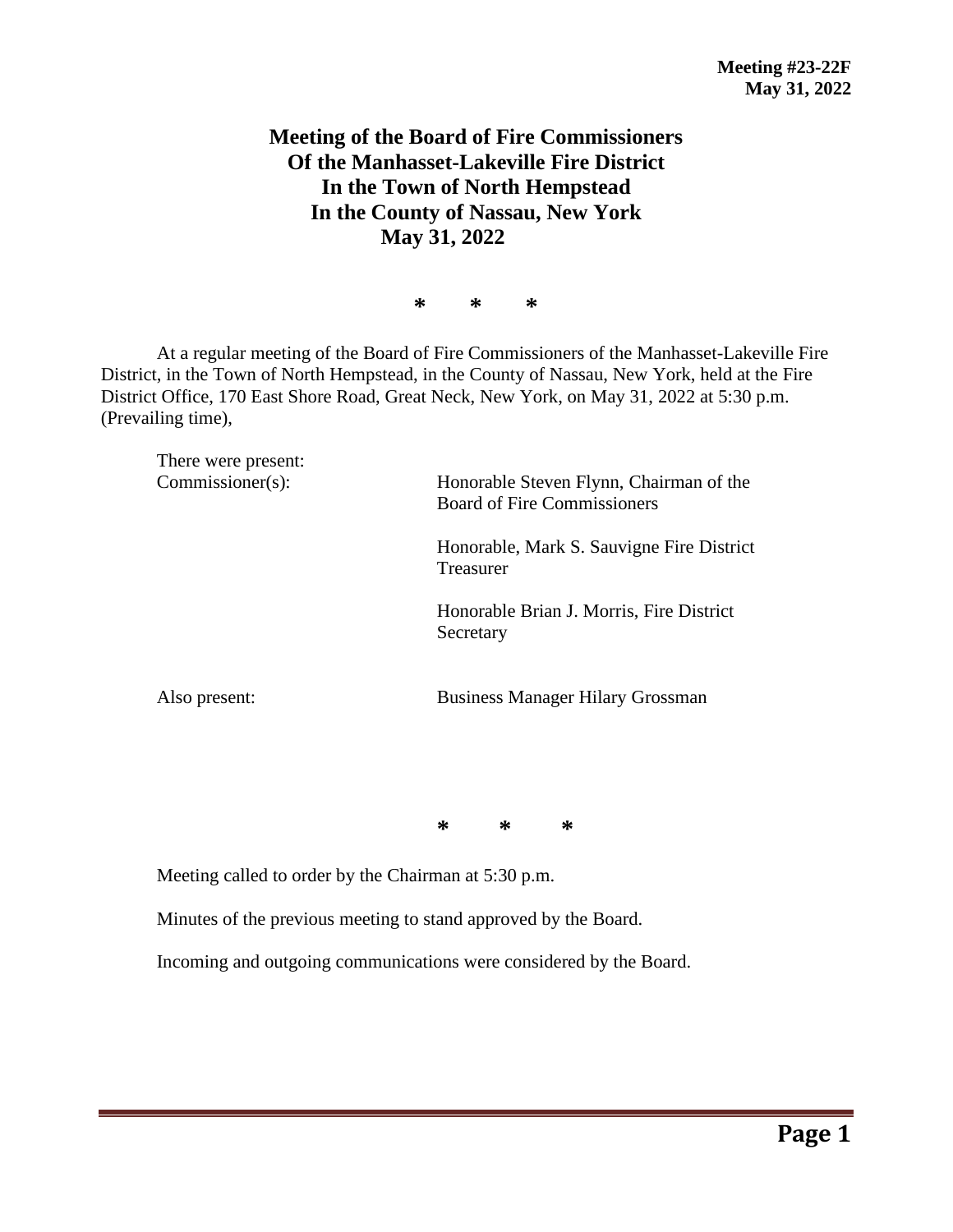To the Treasurer:

 I certify that the vouchers on the submitted check register were audited by the Board of Commissioners of the Manhasset-Lakeville Fire District on 05/31/22 and are allowed in the amounts shown. You are hereby authorized and directed to pay to each of the claimants the amount indicated on the opposite of his name.

Brian J. Morris Date: 05/31/22 Commissioner Manhasset-Lakeville Fire District

Commissioner Flynn proposed the following motion, seconded by Commissioner Sauvigne:

 WHEREAS the purchases for goods and services identified and presented to the Board of Commissioners this date, 05/31/22, have been found to be properly acknowledged as received or due, and have been audited according to the tenets of Town Law §176 (4a) and in compliance with the Procurement Policy of the Manhasset-Lakeville Fire District and,

 WHEREAS the audit of claims by the Board of Commissioners is a deliberate process to determine that the proposed payment is proper and just and satisfies the following criteria:

The proposed payment is for a valid and legal purpose.

The obligation was incurred by an authorized official.

The goods or commodities for which payment is claimed were actually rendered.

The obligation does not exceed the available appropriation.

The claim is in proper form; it is mathematically correct; it meets legal requirements; it does not include any charges for taxes from which the organization is exempt; it includes discounts to which the organization is entitled it does not include charges previously claimed and paid; and it is in agreement with an attached invoice.

NOW, THEREFORE, it is hereby

.

 RESOLVED to approve payment to the vendors identified on Check Number 13936 thru Check Number 13952 this date.

The adoption of the foregoing Resolution (#F102-22) was duly put to a vote on roll call, which resulted as follows:

Ayes: Commissioner Sauvigne, Commissioner Morris, Commissioner Flynn Nays: None